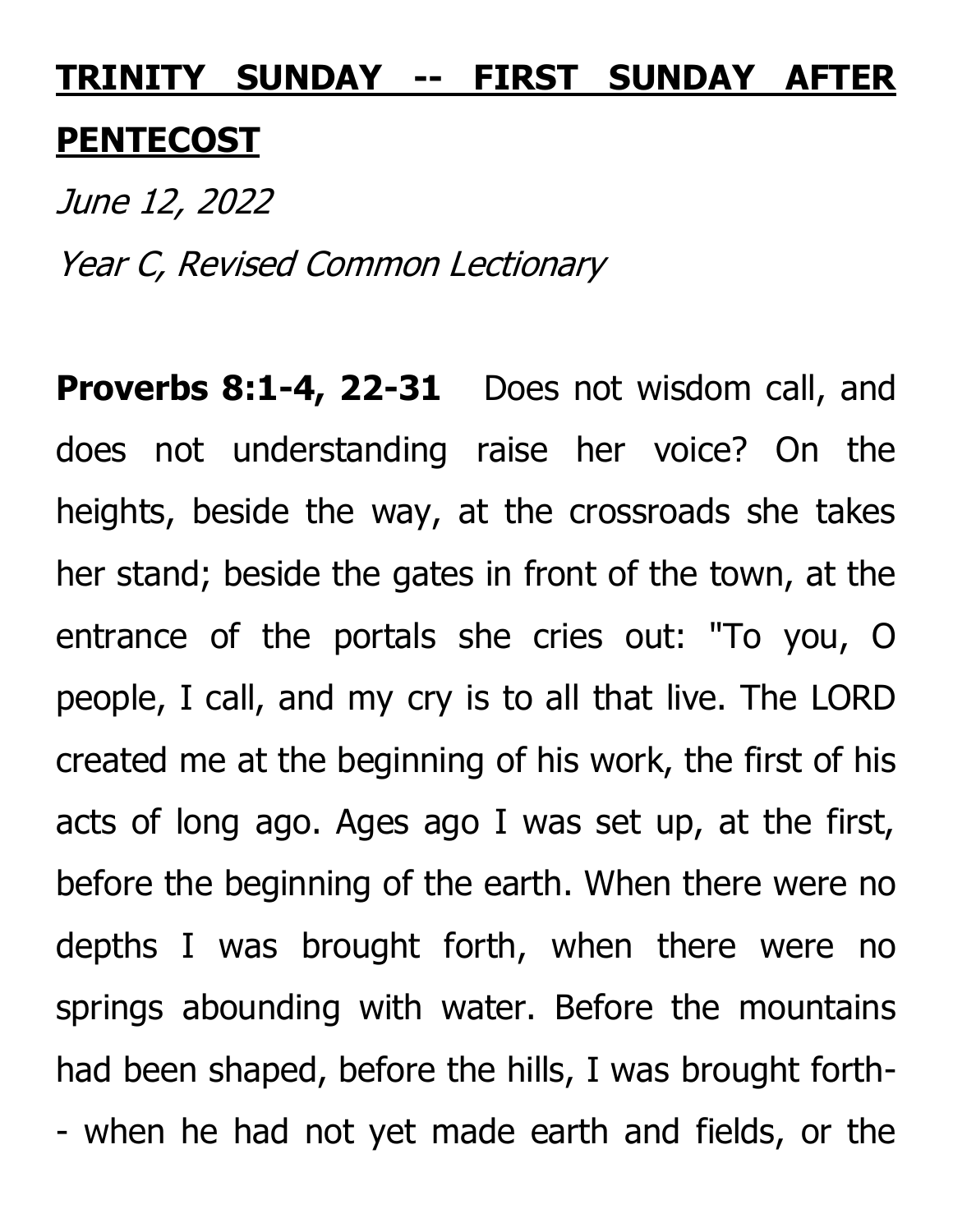world's first bits of soil. When he established the heavens, I was there, when he drew a circle on the face of the deep, when he made firm the skies above, when he established the fountains of the deep, when he assigned to the sea its limit, so that the waters might not transgress his command, when he marked out the foundations of the earth, then I was beside him, like a master worker; and I was daily his delight, rejoicing before him always, rejoicing in his inhabited world and delighting in the human race.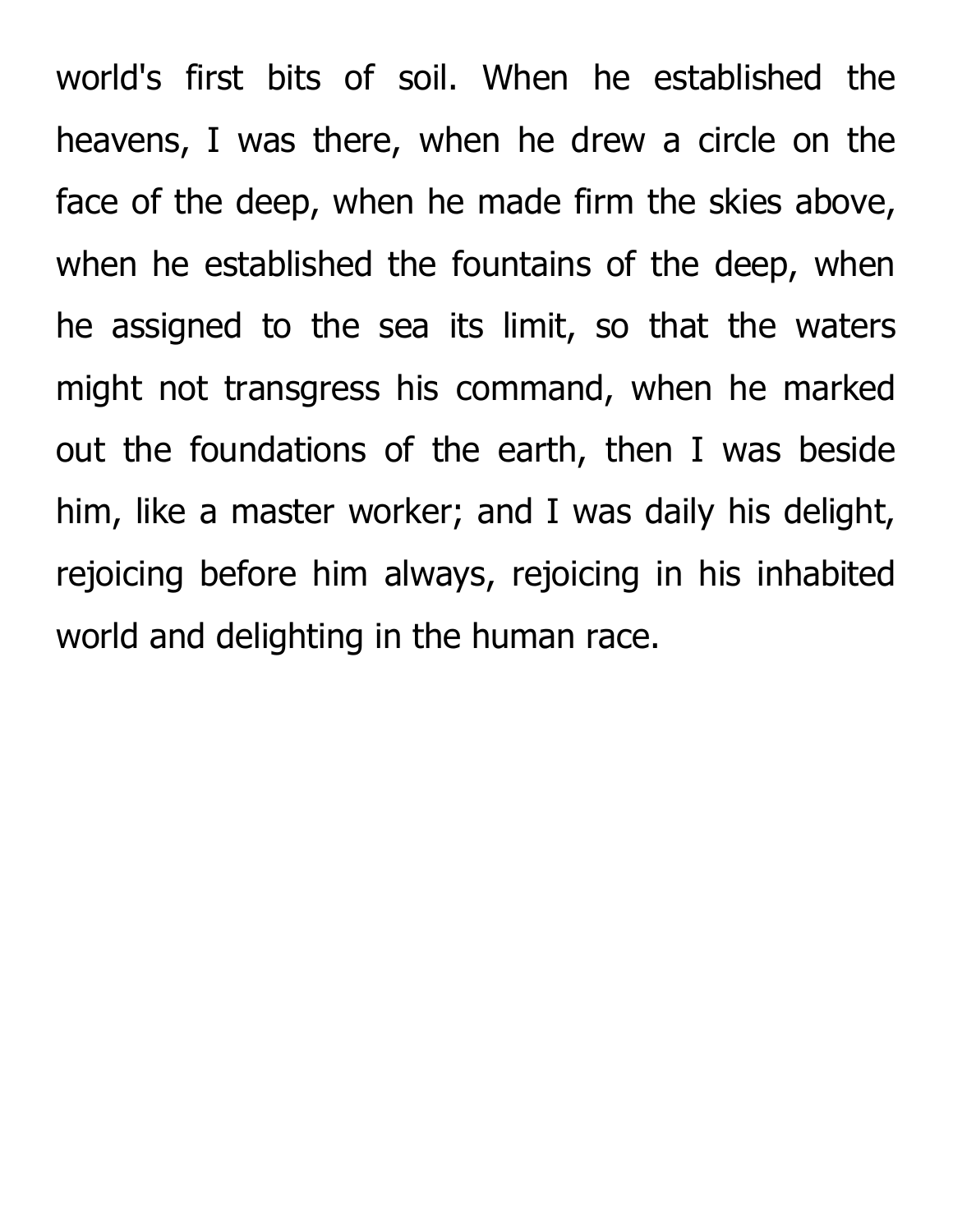**Psalm 8** O LORD, our Sovereign, how majestic is your name in all the earth! You have set your glory above the heavens. Out of the mouths of babes and infants you have founded a bulwark because of your foes, to silence the enemy and the avenger. When I look at your heavens, the work of your fingers, the moon and the stars that you have established; what are human beings that you are mindful of them, mortals that you care for them? Yet you have made them a little lower than God, and crowned them with glory and honor. You have given them dominion over the works of your hands; you have put all things under their feet, all sheep and oxen, and also the beasts of the field, the birds of the air, and the fish of the sea, whatever passes along the paths of the seas. O LORD, our Sovereign, how majestic is your name in all the earth!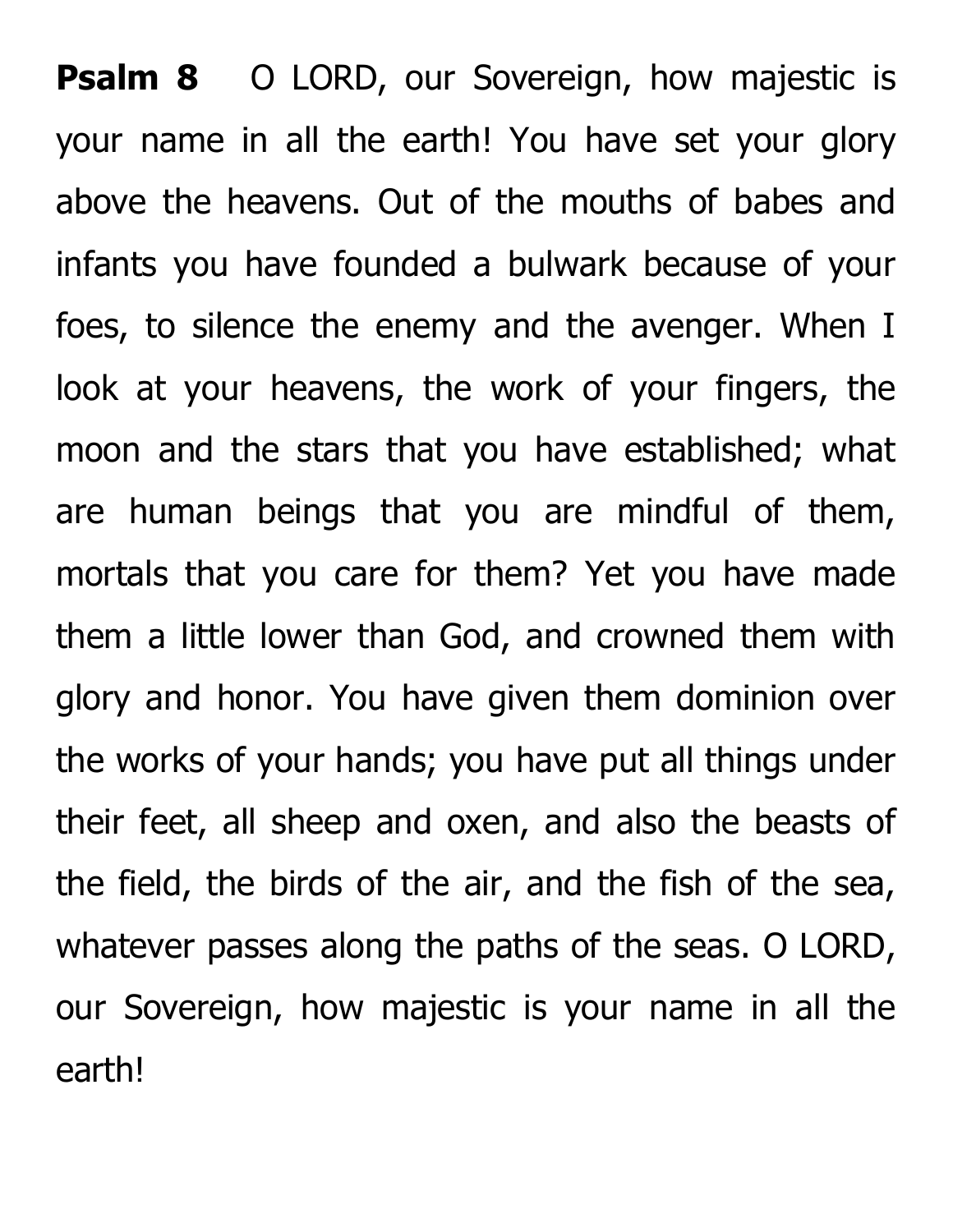**Romans 5:1-5** Therefore, since we are justified by faith, we have peace with God through our Lord Jesus Christ, through whom we have obtained access to this grace in which we stand; and we boast in our hope of sharing the glory of God. And not only that, but we also boast in our sufferings, knowing that suffering produces endurance, and endurance produces character, and character produces hope, and hope does not disappoint us, because God's love has been poured into our hearts through the Holy Spirit that has been given to us.